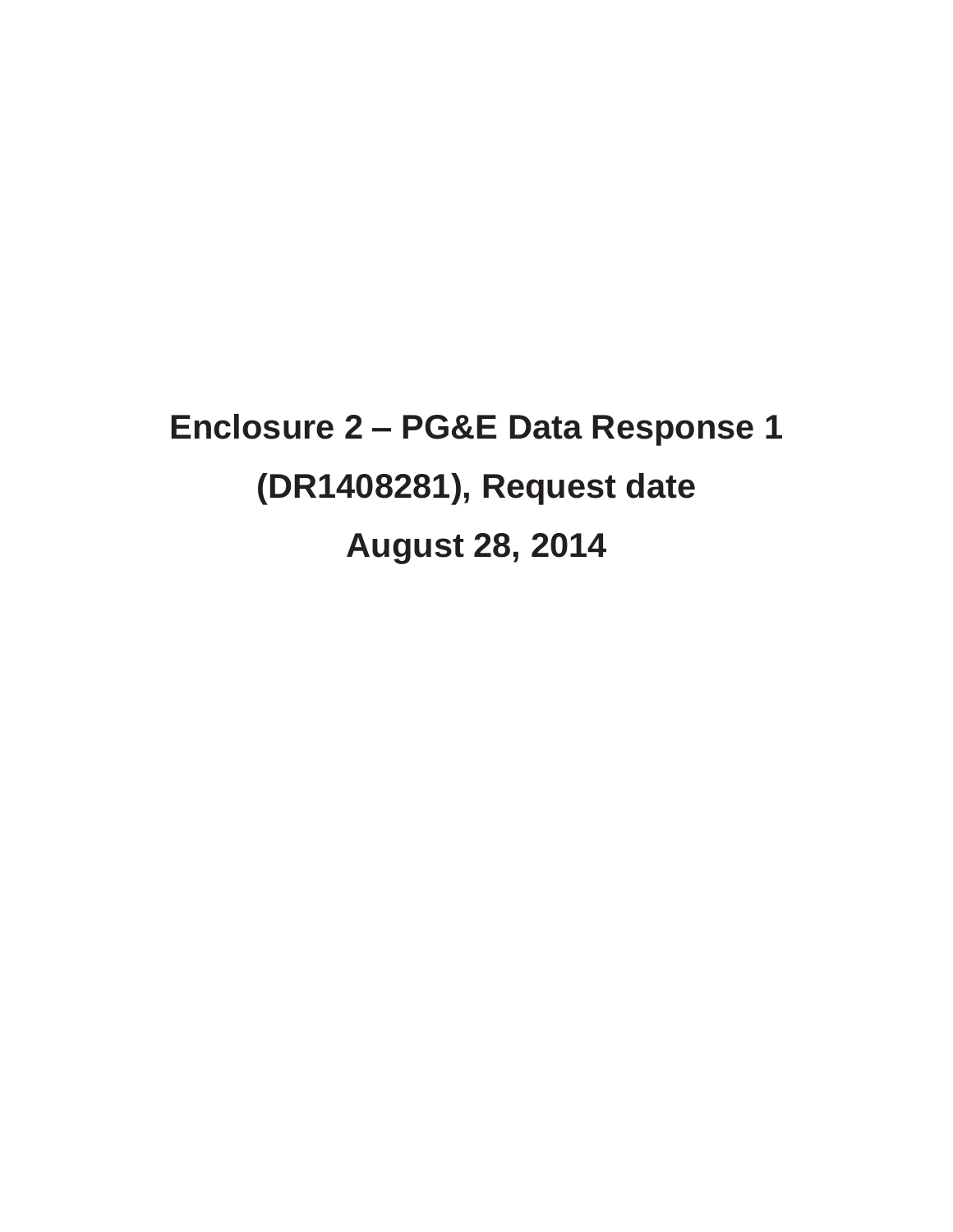We respectfully call your attention to the fact that accident reports and other information or materials that may be submitted as part of a Data Response are provided solely for the confidential use of the Commission and its staff and are not open to public inspection pursuant to Commission Resolution dated February 10, 1970, General Order 66-C and Public Utilities Code sections 315 and 583.

#### **Related PG&E Ref. No. Metcalf unautho entr**

## **CPUC Data Request 1 - Raymond Cho**

### **Request Date: August 28, 2014**

#### **Question No. 1:**

Log of events and times for this incident. (i.e., alarm , response, etc.)

#### **Response to Question No. 1:** Attachments Submitted □

Please see attached Metcalf Chronology (Confidential – submitted pursuant to P.U. Code Section 583 and General Order 66-C).

Response provided by: Manager, Security Investigations and Operations, Corporate Security Department, PG&E

#### **Question No. 2:**

When did law enforcement respond?

#### **Response to Question No. 2:** Attachments Submitted □

Santa Clara County Sheriff's Office was contacted by PG&E at approximately 7:15 a.m. on August 27, 2014, and the first deputies arrived on scene at approximately 7:30 a.m.

Response provided by: Manager, Security Investigations and Operations, Corporate Security Department, PG&E

#### **Question No. 3:**

When did PG&E employees or security personnel realize there was a security breach?

#### **Response to Question No. 3:** Attachments Submitted  $\Box$

Between approximately 6:30 a.m. and 7:15 a.m., a PG&E employee arriving for work at the Metcalf Substation noticed a cut in the east side perimeter fence, reported his observation to his supervisor, and the supervisor reported the cut to a PG&E Corporate Security Department investigator.

Response provided by: Manager, Security Investigations and Operations, Corporate Security Department, PG&E

Data Request Number: DR1408281 Page 1 of 2